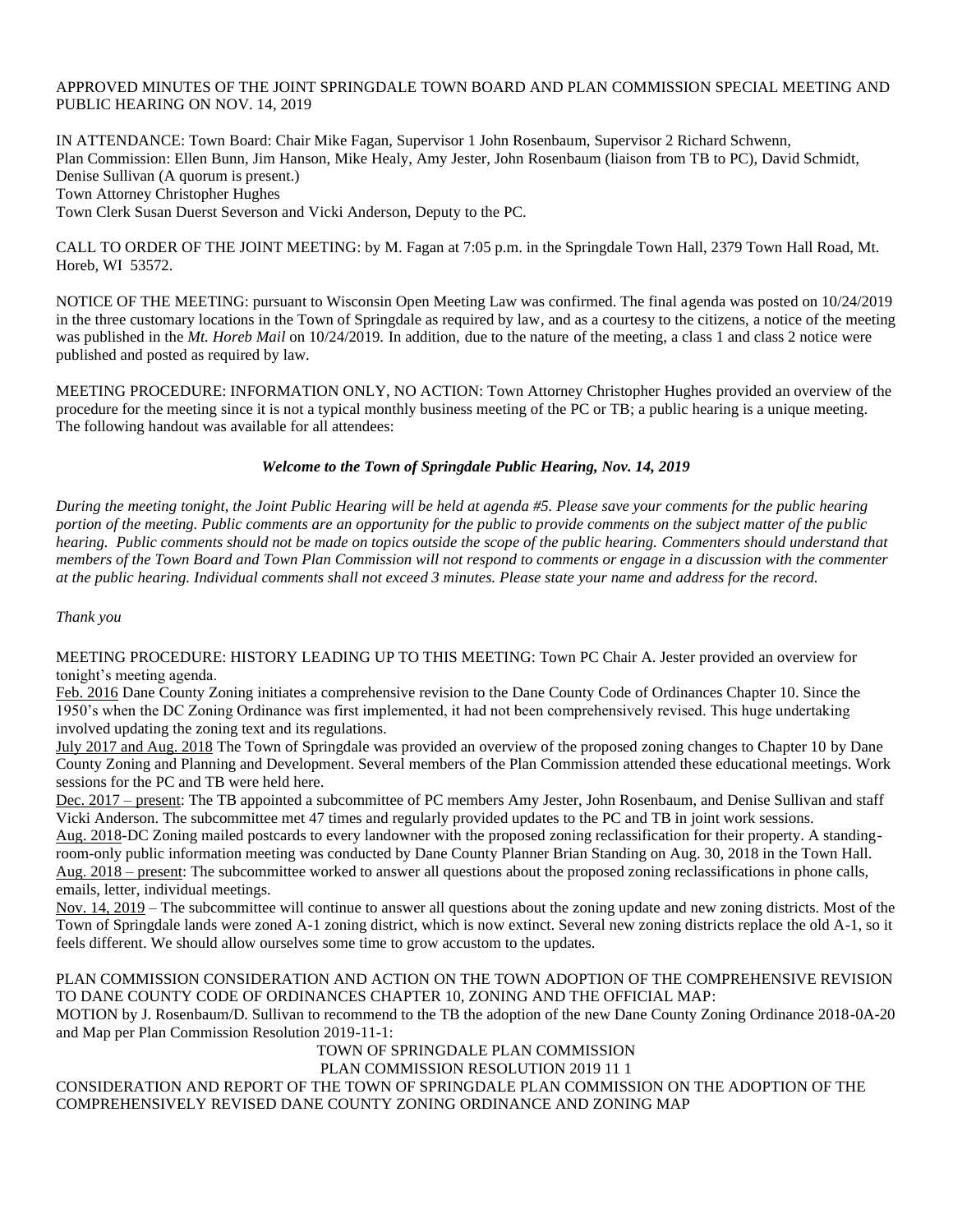WHEREAS, the Town Board of the Town of Springdale desires to promote the health, safety, convenience and general welfare of the residents of the Town and to encourage planned and orderly land use and development.

WHEREAS, the County Board of Dane County, Wisconsin has adopted a comprehensive revision of a zoning ordinance and zoning map for the physical development and zoning of territory within Dane County, collectively called Dane County Ordinance Amendment and Map 2018-OA-20.

WHEREAS, the Dane County Ordinance Amendment 2018-OA-20 and Map and the associated zoning map for the Town of Springdale may become effective in the Town of Springdale upon approval of the ordinance by the Town Board.

WHEREAS, the Town Board has appointed members to the Town of Springdale Plan Commission, an advisory body to the Town Board for planning and development.

WHEREAS, the Town Board referred the Dane County Ordinance Amendment 2018-OA-20 and Map to the Plan Commission for review and consideration.

WHEREAS, upon review and consideration of the Dane County Ordinance Amendment 2018-OA-20 and Map, the Plan Commission has determined that the public interest requires that the Dane County Ordinance Amendment 2018-OA-20 and Map be adopted by the Town Board.

NOW, THEREFORE, the Town of Springdale Plan Commission hereby reports and recommends that the Town Board of the Town of Springdale adopt the Dane County Ordinance Amendment 2018-OA-20 and Map.

Discussion: It was verified that the Map posted on the wall during the meeting in the Town Hall was the Map adopted by Dane County and referred to as part of the Dane County Ordinance Amendment 2018-OA-20 and Map. It was stated that during the presentations by Dane County Zoning in 2017-2018, very convincing arguments for the comprehensive revision to Chapter 10 were presented. It was made clear why DC needed to do this and why the Town should do so now. Motion to recommend to the TB the adoption of the Dane County Ordinance Amendment 2018-OA-20 and Map carried 7 aye -0 nay.

# PLAN COMMISSION CONSIDERATION AND ACTION ON THE TOWN BOARD SUBMITTAL OF A ZONING CHANGE APPLICATION TO THE DANE COUNTY ZONING DIVISION:

MOTION by D. Sullivan/J. Rosenbaum to recommend to the TB the submittal of the Zoning Change Application per Plan Commission Resolution 2019 11 2:

> PLAN COMMISSION TOWN OF SPRINGDALE DANE COUNTY, WISCONSIN PLAN COMMISSION RESOLUTION NO. 2019-11-2

CONSIDERATION AND REPORT OF THE TOWN OF SPRINGDALE PLAN COMMISSION ON THE TOWN BOARD SUBMITTAL OF A ZONING CHANGE APPLICATION TO THE DANE COUNTY ZONING DIVISION FOR CONSISTENCY WITH THE COMPREHENSIVELY REVISED DANE COUNTY ZONING ORDINANCE AND MAP

WHEREAS, the Town of Springdale desires to promote the health, safety, convenience and general welfare of the residents of the Town and to encourage planned and orderly land use and development.

WHEREAS, in January 2019 the County Board of Dane County, Wisconsin adopted a comprehensive revision of a zoning ordinance and zoning map for the physical development and zoning of territory within Dane County, Dane County Ordinance Amendment 2018-OA-20 and zoning map.

WHEREAS, the Plan Commission has recommended that the Town Board adopt the Dane County Ordinance Amendment 2018-OA-20 and zoning map.

WHEREAS, the zoning map was adopted by Dane County in January 2019, and since then, a few corrections in the zoning classifications shown on the map for a few parcels of land in the Town of Springdale are necessary. The corrections will accommodate the existing land uses and provide consistency with the Dane County Ordinance Amendment 2018-OA-20.

WHEREAS, the parcels for which the zoning classifications are submitted for correction are listed on the Dane County Zoning Change Application, Attachment A.

WHEREAS, upon review and consideration, the Plan Commission has determined that the public interest requires that the Zoning Change Application be submitted to Dane County by the Town Board.

NOW, THEREFORE, the Town of Springdale Plan Commission hereby reports and recommends that the Town Board of the Town of Springdale submit the Zoning Change Application to Dane County Zoning if the Town Board approves and adopts Dane County Ordinance Amendment 2018-OA-20 and zoning map.

Discussion: The purpose of the Zoning Change Application is to correct mistakes on the Map discovered during the course of the subcommittee work. 16 parcels are on the application list which include typographical errors, new certified survey map lots being created now, application of zoning classifications as consistently as possible across the Town, etc. The Town has a year from 11/14/2019 to continue to correct changes to the Map. Motion to recommend approval carried 6 aye, 0 nay, 1 abstention. 7:22 p.m.

## TOWN BOARD CONSIDERATION AND ACTION ON THE TOWN ADOPTION OF THE COMPREHENSIVE REVISION TO DANE COUNTY CODE OF ORDINANCES CHAPTER 10, ZONING AND THE OFFICIAL MAP:

MOTION by Fagan/Schwenn to approve the Town adoption of the Dane County Ordinance Amendment 2018-OA-20 and zoning map, taking the recommendation of the PC into consideration, hearing no discussion, per the TB Resolution 2019 11 1:

TOWN BOARD TOWN OF SPRINGDALE, DANE COUNTY, WISCONSIN, TOWN BOARD RESOLUTION NO. 2019-11-1 RESOLUTION TO ADOPT THE COMPREHENSIVELY REVISED DANE COUNTY ZONING ORDINANCE

The Town Board of the Town of Springdale, Dane County, Wisconsin do adopt and resolve as follows: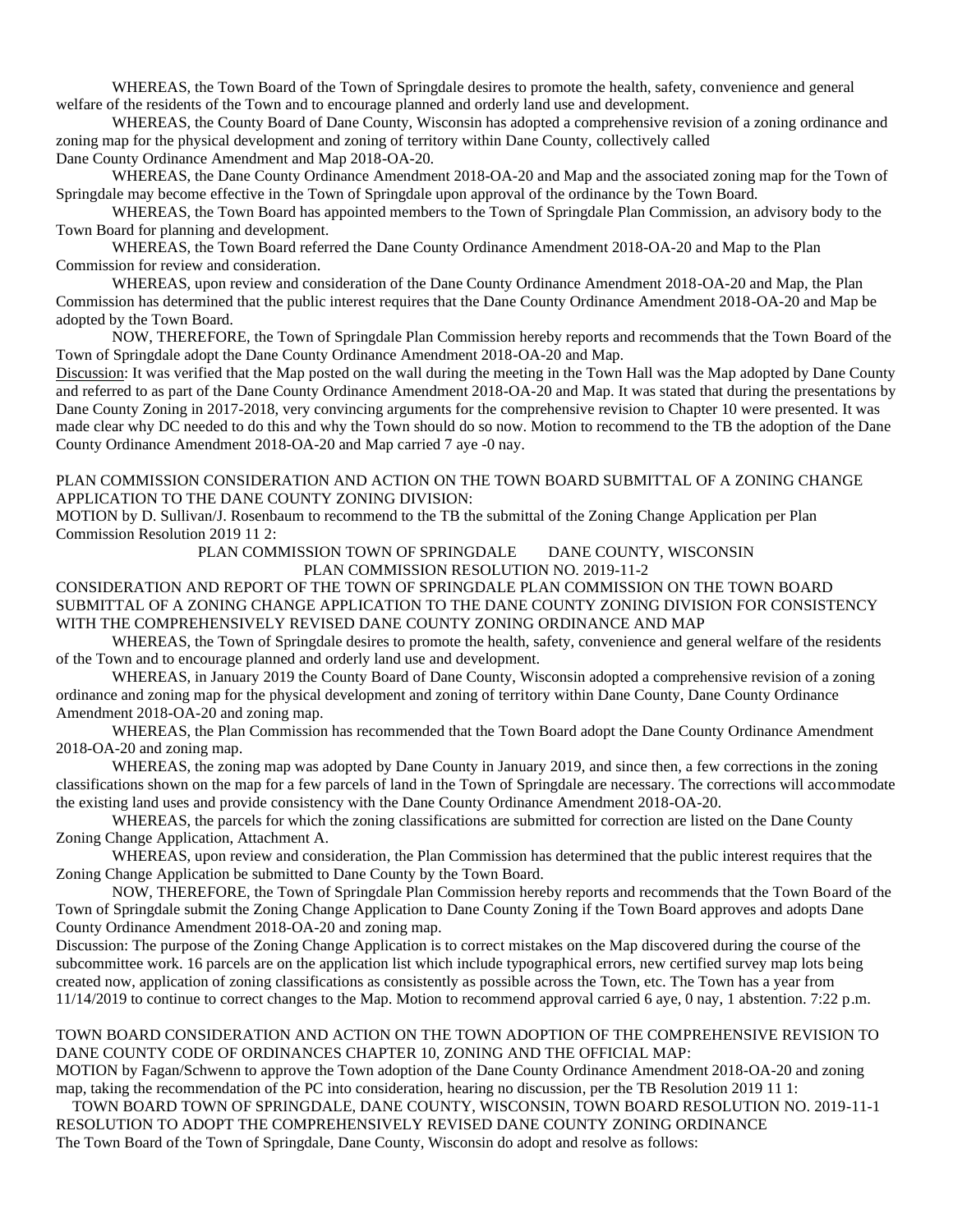1. The Town of Springdale desires to promote the health, safety, convenience and general welfare of the residents of the Town and to encourage planned and orderly land use and development.

2. The County Board of Dane County, Wisconsin has adopted a comprehensive revision of a zoning ordinance and zoning map for the physical development and zoning of territory within Dane County.

3. The Dane County Zoning Ordinance and zoning map may become effective in the Town of Springdale upon approval by the Town Board.

NOW, THEREFORE, be it resolved that:

Pursuant to Section 59.69(5)c, Wisconsin Statutes, the Town Board of Springdale hereby approves and adopts the Dane County Zoning Ordinance as described in Dane County Ordinance Amendment 2018-OA-20 and zoning map and shall take all required actions to make the Dane County Zoning Ordinance applicable within the Town of Springdale.

This resolution shall take effect on the date of filing with the Dane County Clerk a certified copy of this resolution, together with a copy of the Dane County ordinance amendment 2018-OA-20 and associated zoning map for the Town of Springdale (both attached as Exhibit A). Motion to approve Town Board Resolution 2019 11 1 carries 3 aye – 0 nay.

TOWN BOARD SUBMITTAL OF A ZONING CHANGE APPLICATION TO THE DANE COUNTY ZONING DIVISION: MOTION by Rosenbaum/Schwenn to submit the Zoning Change Application to Dane County Zoning per Town Board Resolution

2019 11 2: TOWN BOARD TOWN OF SPRINGDALE DANE COUNTY, WISCONSIN

#### TOWN BOARD RESOLUTION NO. 2019-11-2

RESOLUTION TO SUBMIT A ZONING CHANGE APPLICATION TO THE DANE COUNTY ZONING DIVISION FOR CONSISTENCY WITH THE COMPREHENSIVELY REVISED DANE COUNTY ZONING ORDINANCE AND MAP The Town Board of the Town of Springdale, Dane County, Wisconsin do adopt and resolve as follows:

WHEREAS, The Town of Springdale desires to promote the health, safety, convenience and general welfare of the residents of the Town and to encourage planned and orderly land use and development.

WHEREAS, In January 2019 the County Board of Dane County, Wisconsin adopted a comprehensive revision of a zoning ordinance and zoning map for the physical development and zoning of territory within Dane County, Dane County Ordinance Amendment 2018-OA-20 and zoning map.

WHEREAS, the Town of Springdale has adopted the Dane County Ordinance Amendment 2018-OA-20 and zoning map.

WHEREAS, since the zoning map was adopted by Dane County in January 2019, a few corrections in the zoning classifications shown on the map for a few parcels of land in the Town of Springdale are necessary. The corrections will accommodate the existing land uses and provide consistency with the Dane County Ordinance Amendment 2018-OA-20.

WHEREAS, the parcels for which the zoning classifications are submitted for correction are listed on the Dane County Zoning Change Application, Attachment A.

WHEREAS, the Town of Springdale Plan Commission has reviewed and considered the Zoning Change Application and recommends its submittal to Dane County Zoning by the Town Board.

NOW, THEREFORE, the Town Board of Springdale hereby approves the Zoning Change Application for submittal to Dane County Zoning and shall take all required actions to make the necessary corrections in the zoning map for the Town of Springdale. Motion to approve Town Board Resolution 2019 11 2 carried 3 aye and 0 nay, 7:25 p.m.

POWER POINT PRESENTATION AND INFORMATION RELATED TO THE UPDATES IN THE TOWN COMPREHENSIVE PLAN, INCLUDING THE TOWN LAND USE PLAN ("LAND USE PLAN") AND LAND DIVISION AND SUBDIVISION CODE ("SUBDIVISION CODE"). THE AMENDMENTS ARE INTENDED TO MAKE THE DOCUMENTS CONSISTENT WITH THE DEFINITIONS AND ZONING DISTRICT CLASSIFICATIONS IN THE COMPREHENSIVE REVISION OF DANE COUNTY CODE OF ORDINANCES CHAPTER 10, ADOPTED BY THE DANE COUNTY BOARD IN JANUARY 2019. THE AMENDMENTS DO NOT ALTER THE GOALS, POLICIES, AND LAND DIVISION DENSITIES OF THE LAND USE PLAN AND SUBDIVISION CODE.

An overview of the proposed changes to the language of the Town of Springdale Land Use Plan and the Land Division Subdivision Ordinance was presented by PC Chair A. Jester in a Power Point slide presentation. Points include but are not limited to the following: \*The updates are a housekeeping matter to provide consistency among the Town documents and the revised Dane County Code of Ordinances Chapter 10.

\*Even for this basic administrative matter, a public hearing is required.

\*The majority of the documents remain exactly the same. Special attention was made to NOT alter:

the goals of the Plan; the process to develop the land while retaining agricultural resources and the rural character; the calculation of density units; existing, occurring legal uses of the land, etc.

\*Existing Conditional Uses will continue.

\*The updates to the documents do NOT impact taxes and assessments. Taxes are based on the actual use of the land, not a zoning classification.

\*In the following Sections of the Plan there are NO changes: Sections 1, 2, 4, 5, 6, 7, 12, 13, 14.

\*In the Sections with changes, Section 3, 8, 9, 20, 11, 15 the changes were made because Dane County and the State made changes. The Town has included the changes: new definitions, new zoning classifications, the purpose statements for the various new zoning districts, references to State law for fencing and livestock, for consistency and compatibility with Dane County and the State.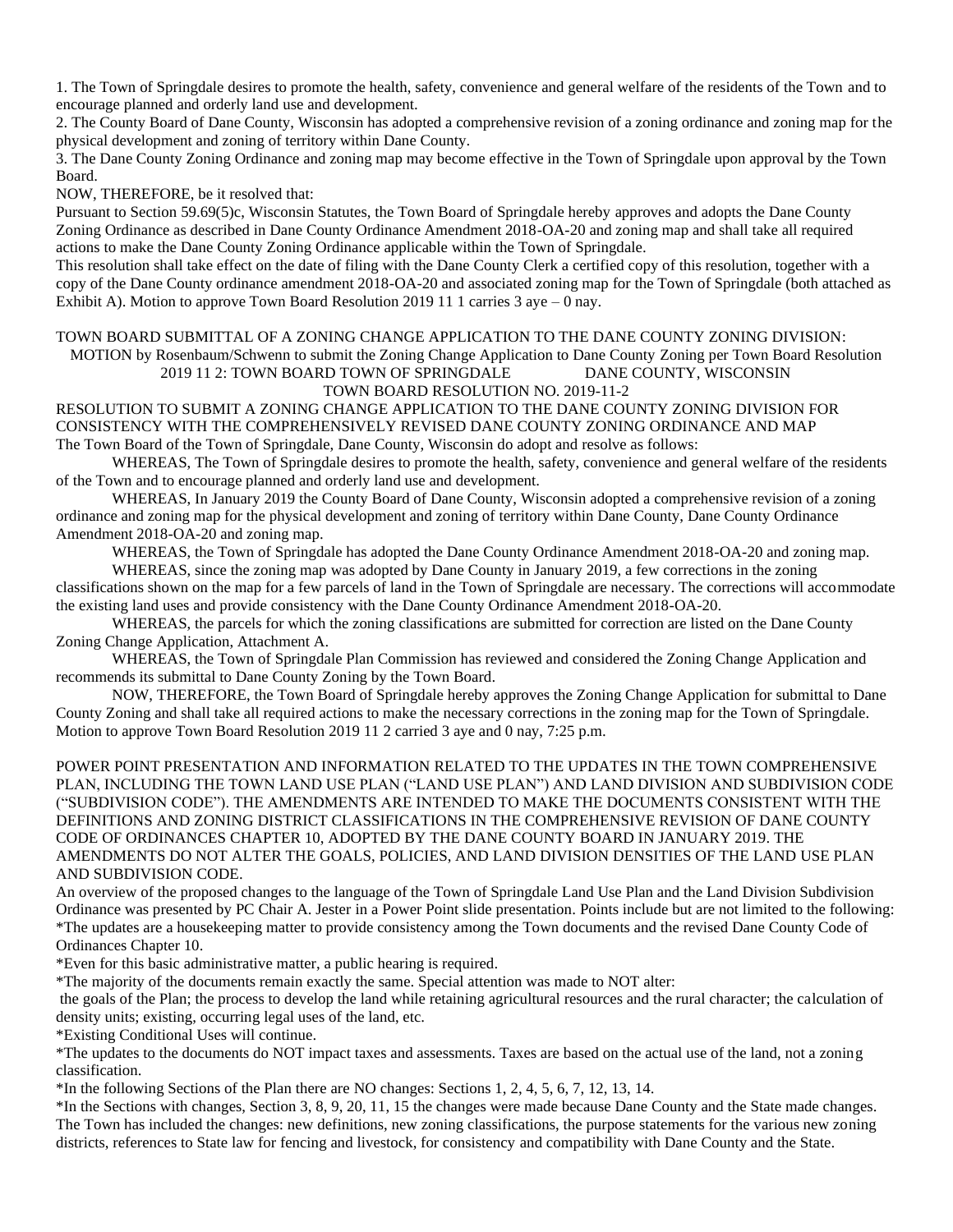PUBLIC HEARING PROCEDURE: INFORMATION ONLY, NO ACTION: Town Attorney Christopher Hughes reiterated the points made in the handout included above.

The following citizens provided comments which include, but may not be limited to the following:

JOINT PUBLIC HEARING BY THE TOWN BOARD AND PLAN COMMISSION: M. FAGAN CALL TO ORDER, 7:37 p.m. COMMENTS"

Steve Gauger – 2095 Norwegian Trail-He believes that property tax assessments could change because a variety of new zoning districts are being created. (Since the Town PC and TB are to listen to the public comments in the public hearing, rather than respond, the subcommittee will address all comments at their next meeting.)

Ed Eloranta – 2520 Lunde Lane-He is impressed. He can see that a lot of work has been done.

Mike Fagan - \_\_\_\_\_\_\_ Arbor Trace Drive – Thanks to the subcommittee for their work.

Warren Wilson-<br>
Gem View Lane-As a new resident of Springdale, he loves living here. It is all wonderful work that the TB and PC have done. He has no complaints.

Henry Bunn – 2230 Town Hall Rd. – Thanks to the TB and PC for all of their work implementing a complex plan. What is the wildest dream for one individual could be a neighbor's nightmare. The Plan respects the rights of the person requesting a change, but, neighbors have rights, too. Both sides working together can reach a compromise.

Town Chair M. Fagan thanks the citizens for their attendance and comments. Public Hearing closed at 7:43 p.m.

PLAN COMMISSION CONSIDERATION AND ACTION ON THE PROPOSED AMENDMENTS TO THE "LAND USE PLAN" AND "SUBDIVISION CODE".

MOTION by M. Healy/E. Bunn to recommend approval to the TB of the proposed amendments to the "Land Use Plan" per PC Resolution 2019 11 3:

TOWN OF SPRINGDALE PLAN COMMISSION PLAN COMMISSION RESOLUTION 2019 11 3 CONSIDERATION AND REPORT OF THE TOWN OF SPRINGDALE PLAN COMMISSION ON THE ADOPTION OF THE AMENDMENTS TO THE TOWN OF SPRINGDALE CODE OF ORDINANCES TITLE 9, CHAPTER 4, THE COMPREHENSIVE PLAN, THE LAND USE PLAN

WHEREAS, the Town Board of the Town of Springdale desires to promote the health, safety, convenience and general welfare of the residents of the Town and to encourage planned and orderly land use and development.

WHEREAS, the Town Board has prepared amendments to the Town Comprehensive Plan for its consistency with the comprehensive revision of Dane County zoning ordinance, (the "Ordinance Amendments-Town Land Use Plan").

WHEREAS, the Town Board has appointed members to the Town of Springdale Plan Commission, an advisory body to the Town Board for planning and development.

WHEREAS, the Town Board referred the Ordinance Amendments-Town Land Use Plan to the Plan Commission.

WHEREAS, upon consideration of the Ordinance Amendments-Town Land Use Plan, the Plan Commission has determined that the public interest requires that the Ordinance Amendments-Town Land Use Plan be adopted by the Town Board.

NOW, THEREFORE, the Town of Springdale Plan Commission hereby reports and recommends that the Town Board of the Town of Springdale adopt the Ordinance Amendments-Town Land Use Plan to the Town of Springdale Code of Ordinances Title 9, Chapter 4, the Comprehensive Plan, the Land Use Plan.

Discussion: E. Bunn stated that in the years of using the Land Use Plan, the Town has gone out of its way to work with the neighbors to accomplish the goals of the Plan. Through this process, the Town has benefitted a lot from the services of Dane County Planning and Development/Dane County Zoning. By using their resources, it costs the Town less. Now, in updating the Town Land Use Plan for compliance with the comprehensively revised Dane County Zoning ordinance, the Town can maintain this current working relationship.

In addition, the Town has investigated the question about the zoning classification changes and taxes. The research shows that zoning classification does not impact taxes. State law establishes that it is the use of the land at the time of assessment, not zoning, which determines taxes. Motion to recommend approval to the TB carries 7 aye – 0 nay. 7:46 p.m.

MOTION by D. Schmidt and J. Hanson to recommend approval to the TB of the proposed amendments to the "Subdivision Code" per PC Resolution 2019 11 4:

TOWN OF SPRINGDALE PLAN COMMISSION PLAN COMMISSION RESOLUTION 2019 11 4 CONSIDERATION AND REPORT OF THE TOWN OF SPRINGDALE PLAN COMMISSION ON THE ADOPTION OF THE AMENDMENTS TO THE TOWN OF SPRINGDALE CODE OF ORDINANCES TITLE 9, CHAPTER 3, THE LAND DIVISION AND SUBDIVISION ORDINANCE

WHEREAS, the Town Board of the Town of Springdale desires to promote the health, safety, convenience and general welfare of the residents of the Town and to encourage planned and orderly land use and development.

WHEREAS, the Town Board has prepared amendments to the Town Land Division and Subdivision Ordinance for its consistency with the comprehensive revision of Dane County zoning ordinance, (the "Ordinance Amendments").

WHEREAS, the Town Board has appointed members to the Town of Springdale Plan Commission, an advisory body to the Town Board for planning and development.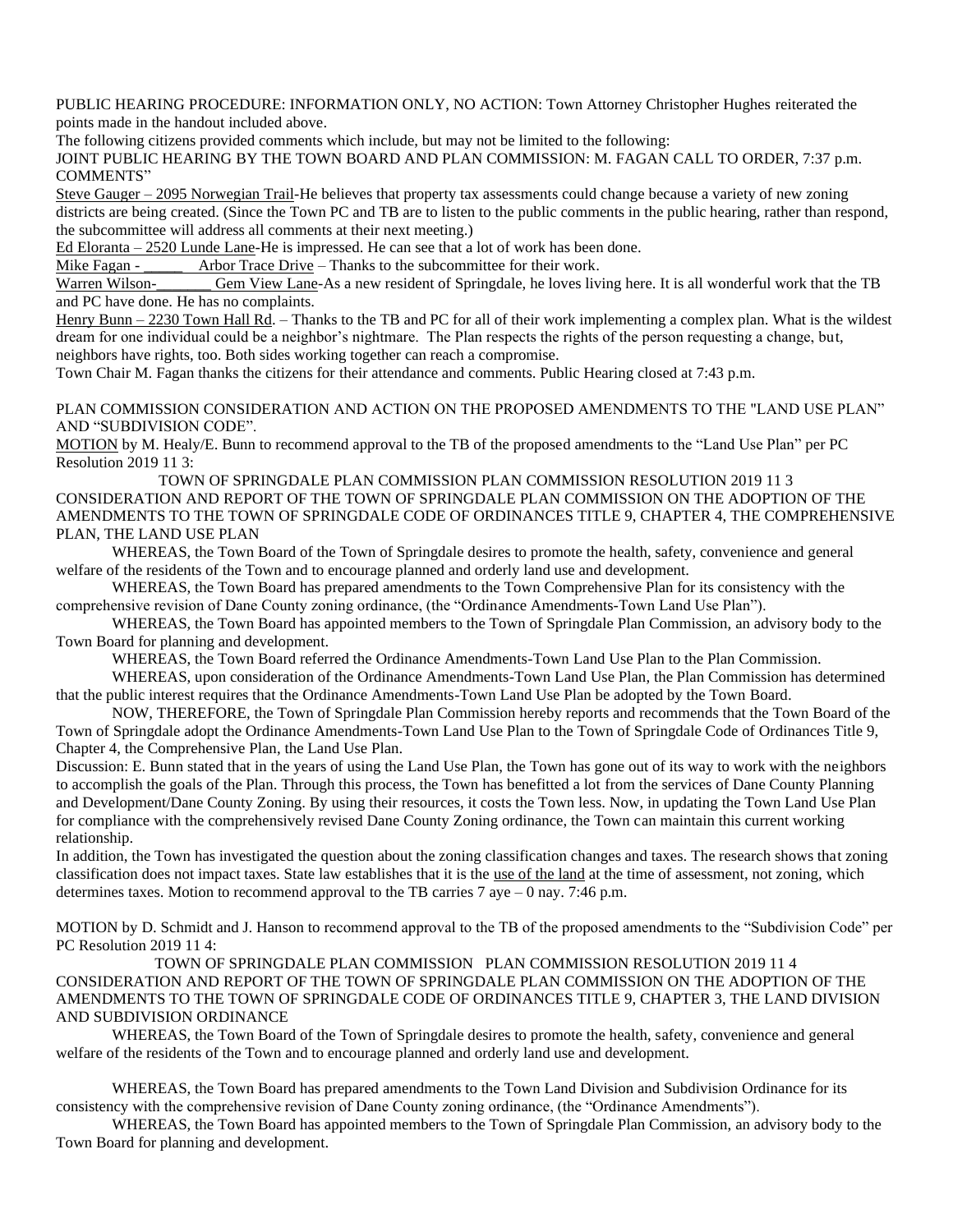WHEREAS, the Town Board referred the Ordinance Amendments to the Plan Commission.

WHEREAS, upon consideration of the Ordinance Amendments, the Plan Commission has determined that the public interest requires that the Ordinance Amendments be adopted by the Town Board.

NOW, THEREFORE, the Town of Springdale Plan Commission hereby reports and recommends that the Town Board of the Town of Springdale adopt the Ordinance Amendments consisting of amendments to Title 9, Chapter 3, of the Springdale Code of Ordinances, Town of Springdale Land Division and Subdivision Ordinance.

Discussion: The only section to change in the "Subdivsion Code" is Definitions. Motion to recommend approval to the TB carried 7 aye, 0 nay. 7:47 p.m.

### TOWN BOARD CONSIDERATION AND ACTION ON THE PROPOSED AMENDMENTS TO THE "LAND USE PLAN" AND "SUBDIVISION CODE".

MOTION by M. Fagan/J. Rosenbaum to take action on the ordinance for the "Land Use Plan" per the recommendation of the PC per TB Ordinance 2019 11 1:

#### TOWN BOARD ORDINANCE 2019-11-1

AN ORDINANCE TO AMEND THE TOWN OF SPRINGDALE CODE OF ORDINANCES, TITLE 9, CHAPTER 4, THE COMPREHENSIVE PLAN, INCLUDING THE TOWN LAND USE PLAN, OF THE TOWN OF SPRINGDALE, DANE COUNTY, WISCONSIN

WHEREAS, pursuant to sections 62.23(2) and (3) of the Wisconsin Statutes, the Town of Springdale is authorized to prepare and adopt amendments to the comprehensive plan as defined in sections 66.1001(1)(a) and 66.1001(2) of the Wisconsin Statutes.

WHEREAS, the Town Board of the Town of Springdale, Dane County, Wisconsin, has adopted written procedures designed to foster public participation in every stage of the preparation of a comprehensive plan as required by section 66.1001(4)(a) of the Wisconsin Statutes.

WHEREAS, an amendment to Chapter 4 has been prepared which is attached hereto and incorporated herein as Attachment A (the "Ordinance Amendments-Town Land Use Plan"); and

WHEREAS, the Town Plan Commission has adopted a resolution recommending to the town board the adoption of the Ordinance Amendments-Town Land Use Plan; and

WHEREAS, subsequent to a class 1 notice under ch.985, a public hearing was held on Nov. 14, 2019 by the Town Board regarding the adoption of the Ordinance Amendments-Town Land Use Plan.

NOW THEREFORE, based on the above and pursuant to state statutes including section 66.1001 of the Wis. Stats., the Town Board of the Town of Springdale, Wisconsin, does hereby ordain as follows:

*Section 1*. Title 9, Chapter 4, Comprehensive Plan Ordinance, including the Town Land Use Plan, contained in the Town Code of Ordinances is hereby amended as provided in the Ordinance Amendments. In the event of a conflict between a provision contained in the Ordinance Amendments and an existing ordinance provision, the provision contained in the Ordinance Amendments shall govern and prevail.

*Section 2*. If any section or part of this Ordinance is adjudged to be unconstitutional, unlawful, or invalid, by a court of competent jurisdiction, the remainder of the Ordinance shall not be affected thereby.

*Section 3*. This ordinance shall become effective upon adoption and posting as provided by law.

The above and foregoing ordinance was duly adopted by the Town Board of the Town of Springdale, Dane County, Wisconsin at a meeting held on Nov. 14, 2019, by a vote of 3 in favor, 0 opposed. Motion to approve carries 3-0.

MOTION by M. Fagan/R. Schwenn to take action on the ordinance for the "Subdivision Code" per the recommendation of the PC per TB Ordinance 2019 11 2

#### TOWN BOARD ORDINANCE 2019-11-2

# AN ORDINANCE TO AMEND THE TOWN OF SPRINGDALE CODE OF ORDINANCES, TITLE 9, CHAPTER 3, THE LAND DIVISION AND SUBDIVISION ORDINANCE OF THE TOWN OF SPRINGDALE, DANE COUNTY, WISCONSIN

WHEREAS, the Town has completed a review in 2019 of its land use plan and Title 9, Chapter 3, Land Division and Subdivision Ordinance contained in the Town Code of Ordinances ("Chapter 3") for consistency with the definitions and zoning district classifications in the Comprehensive Revision of Dane County Code of Ordinances Chapter 10, adopted by the Dane County Board in January, 2019, and;

WHEREAS, an amendment to Chapter 3 has been prepared which is attached hereto and incorporated herein as an Attachment A (the "Amended Chapter 3"); and

WHEREAS, subsequent to a class 2 published notice, a public hearing was held on Nov. 14, 2019 by the Town Board regarding the adoption of the Amended Chapter 3 and the Town Board has considered any public comments provided at the public hearing; and

WHEREAS, the Town Plan Commission has met and recommended the Town Board adopt Amended Chapter 3, and the Town Board has considered the Town Plan Commission recommendation; and

WHEREAS, the Town Board believes that the adoption of the Amended Chapter 3 will promote the public health, safety, and general welfare of the Town, and will encourage the most appropriate use of land throughout the Town.

NOW, THEREFORE, based on the above and pursuant to state statutes including secs. 60.22, 61.34(10, and 236.45, Wis. Stats., the Town Board of the Town of Springdale, Dane County, Wisconsin, does hereby ordain as follows: